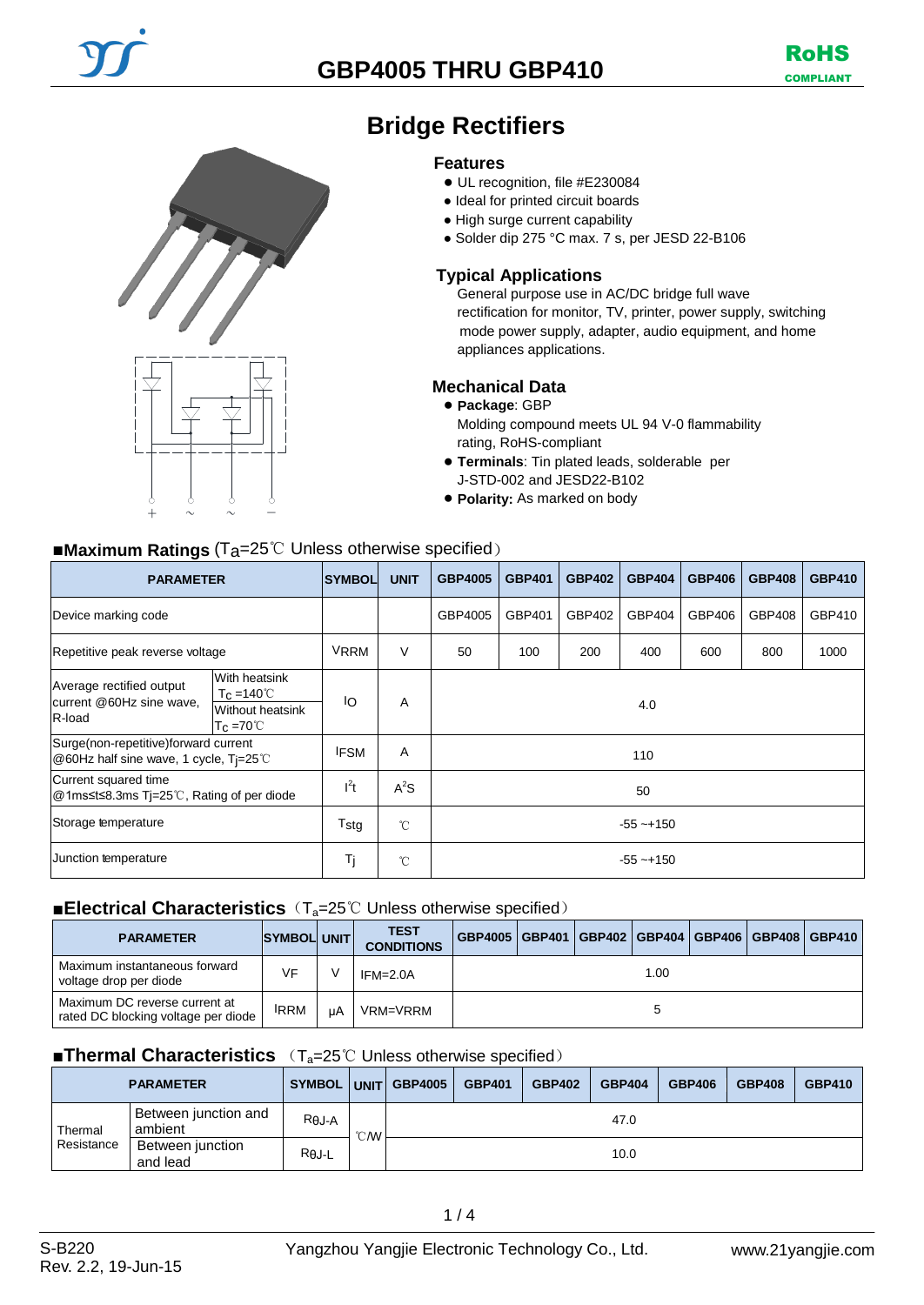## ■**Ordering Information (Example)**

| <b>PREFERED P/N</b>    | <b>PACKING</b><br><b>CODE</b> | UNIT WEIGHT(g) | <b>MINIIMUM</b><br><b>PACKAGE(pcs)</b> | <b>INNER BOX</b><br><b>QUANTITY(pcs)</b> | <b>OUTER CARTON</b><br><b>QUANTITY(pcs)</b> | <b>DELIVERY MODE</b> |
|------------------------|-------------------------------|----------------|----------------------------------------|------------------------------------------|---------------------------------------------|----------------------|
| GBP4005 THRU<br>GBP410 | B <sub>1</sub>                | .4             | 35                                     | 2100                                     | 4200                                        | TUBE                 |

## ■ **Characteristics (Typical)**



0.4 0.6 0.8 1.0 1.2 1.4

**Instantaneous Forward Voltage(V)**





 $2/4$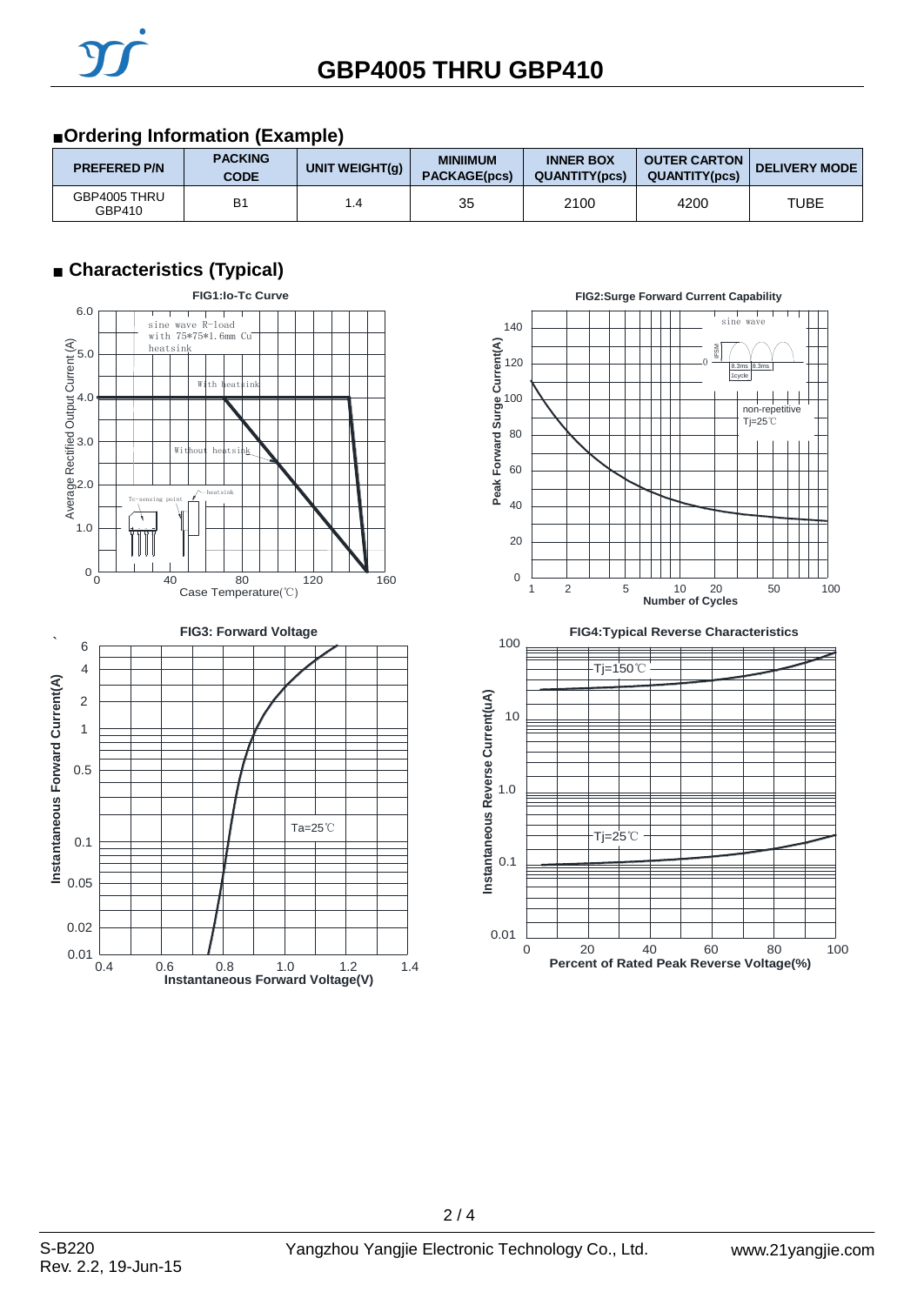## ■ Outline Dimensions



| GBP |       |       |  |  |  |  |
|-----|-------|-------|--|--|--|--|
| Dim | Min   | Max   |  |  |  |  |
| A   | 14.25 | 14.75 |  |  |  |  |
| в   | 10.10 | 10.60 |  |  |  |  |
| C   | 1.80  | 2.20  |  |  |  |  |
| D   | 14.25 | 14.73 |  |  |  |  |
| Е   | 1.22  | 1.42  |  |  |  |  |
| F   | 0.76  | 0.86  |  |  |  |  |
| G   | 3.70  | 3.90  |  |  |  |  |
| н   | 3.35  | 3.65  |  |  |  |  |
| ı   | 0.80  | 1.10  |  |  |  |  |
| J.  | 0.35  | 0.55  |  |  |  |  |